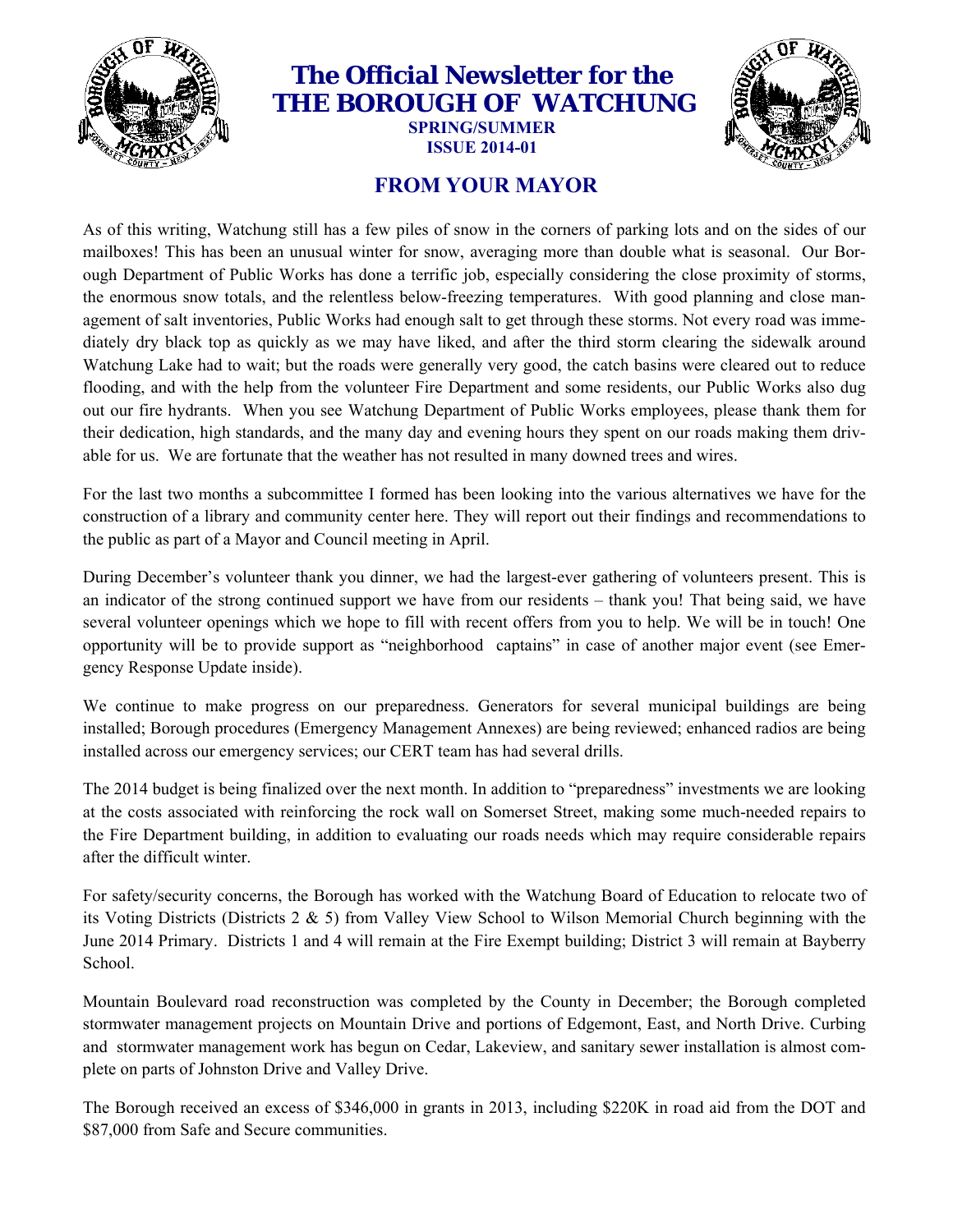I am proud to report that the Police Department achieved state accreditation status relating to the structuring of, and demonstrated compliance with, its policies and procedures. This greatly minimizes Watchung's exposure and liability but also sets standards and requirements that will be maintained by our Police on behalf of our residents.

The Watchung 9-11 Memorial Fund is in need of donations in order to construct a beautiful tribute to the victims of 9-11. Please support them with a tax-deductible contribution to the 501c3 "Watchung Community Foundation" (specify "9-11 Memorial" in the Memo section of your check).

For those of you who have not yet visited Watchung's Historical Museum at the Texier House, please visit them during select Sundays of the month. You will be impressed with what has been assembled.

In January we honored we believe to be Watchung's oldest resident, Marie Malone, who turned 101. In April we will be honoring America's oldest teacher, Agnes Zhelesnik, also a resident of Watchung, who turned 100. With that as inspiration we should all renew our gym memberships!

Among the pleasures I have as your Mayor, in February it was a privilege to help honor two new Troop 32 Eagle Scouts: Brian Delfs and Walter Pennett. Congratulations to them and their proud families!

In March I was at Bayberry School reading to Kindergarten and First Grade classes. Later in the month I was one of several who participated in a new "Teacher for a Day" program at Watchung Hills Regional High School. My ongoing contact with teachers and administrators at both school systems provides even greater assurance to me that our precious tax dollars are hard at work and are producing excellent results with our children.

We look forward to the Spring and our Memorial Day picnic on May 17th (rain date May 18th). Other upcoming events for Recreation are listed inside and will be posted on the Borough website. With Spring in sight, we have included in this issue our "Bulky Waste Collection" information and permit application form; please fill this out in advance of the June pick-ups so that you will not be disappointed.

As always, I am available if you have comments, questions, or concerns.

Stephart. Pote

Stephen K. Pote Mayor, Borough of Watchung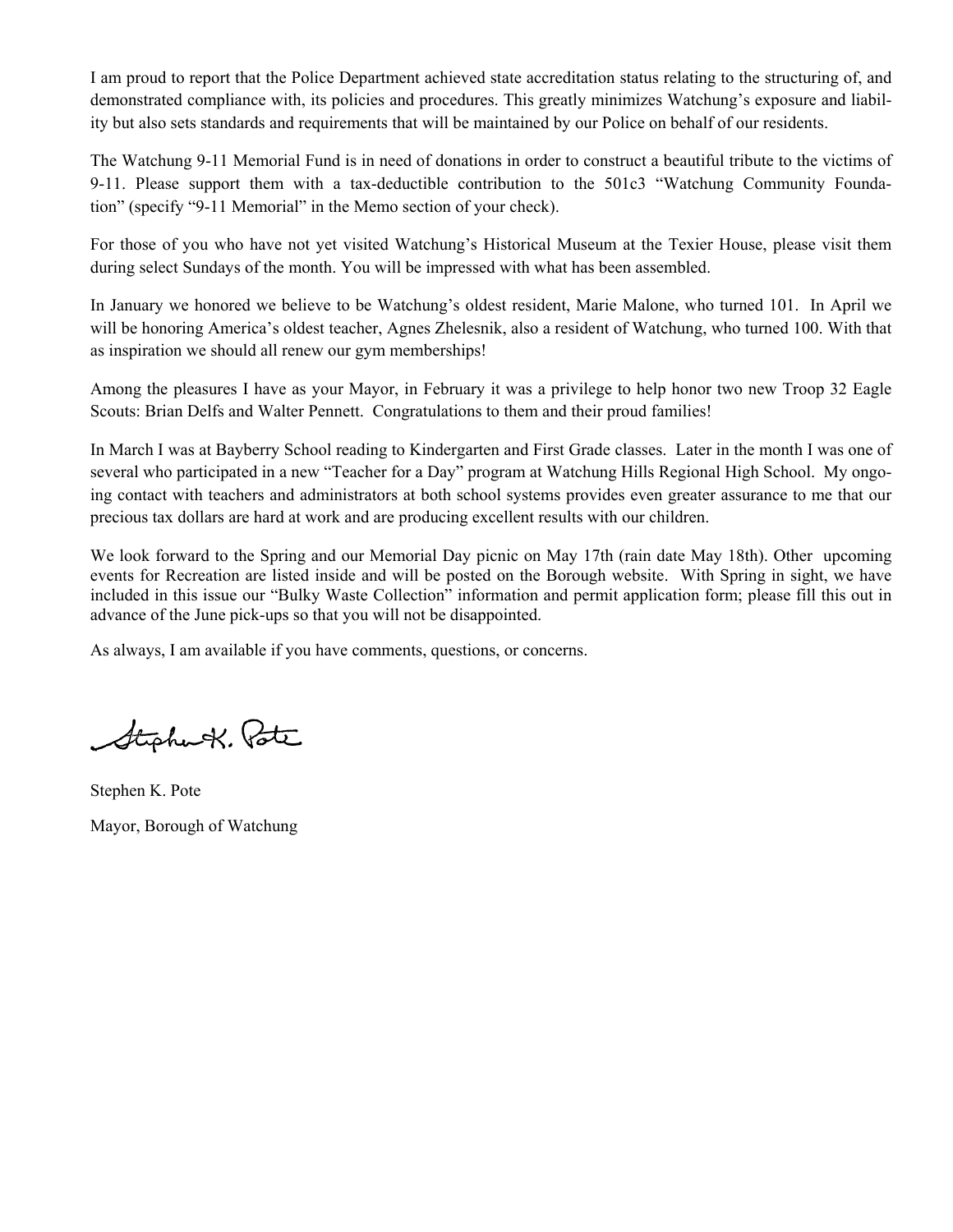## **\*\* IMPORTANT \*\* IMPORTANT \*\* IMPORTANT \*\***

IMPORTANT INFORMATION – CHANGE IN POLLING LOCATIONS!!

\*\*Voters in Districts 2 & 5\*\*

If you have previously voted at Valley View School, be advised that this location will no longer be used. Your new location will be:

> Wilson Memorial Church, 7 Valley Road (parking behind church off Hillcrest Road)

# • • • • • • • • • • • • • • • • • • • • • • • • • • • • • • • • •

#### **ELECTION TIME LINES**

| April 9 <sup>th</sup> : | Last day to submit a "Change of Party Affiliation Declaration" |
|-------------------------|----------------------------------------------------------------|
|                         |                                                                |

May 13<sup>th</sup>: Last day to register to vote for the Primary Election May  $27^{th}$ : Last day to apply for a "Vote by Mail" application for Last day to apply for a "Vote by Mail" application for Primary (after this day, you must apply in person at the County Office in Somerville<br>June 3<sup>rd</sup>: Primary Election Day (polls open from 6:00 am to 8:00 p

Primary Election Day (polls open from 6:00 am to 8:00 pm)

Oct.  $14<sup>th</sup>$ : Last day to register to vote for the General Election

Voter Registration forms, Vote by Mail forms, Change in Party Forms, are all available at Borough Hall, or on our website: www.watchungnj.gov or www.co.somerset.nj.us/elections

#### **POLL WORKERS NEEDED!**

If you are interested in serving as a Poll Worker, contact the Somerset County Election Board at 908-231-7084 or, for a complete outline of duties, responsibilities, and compensation information, visit their website at: www.co.somerset.nj.us/elections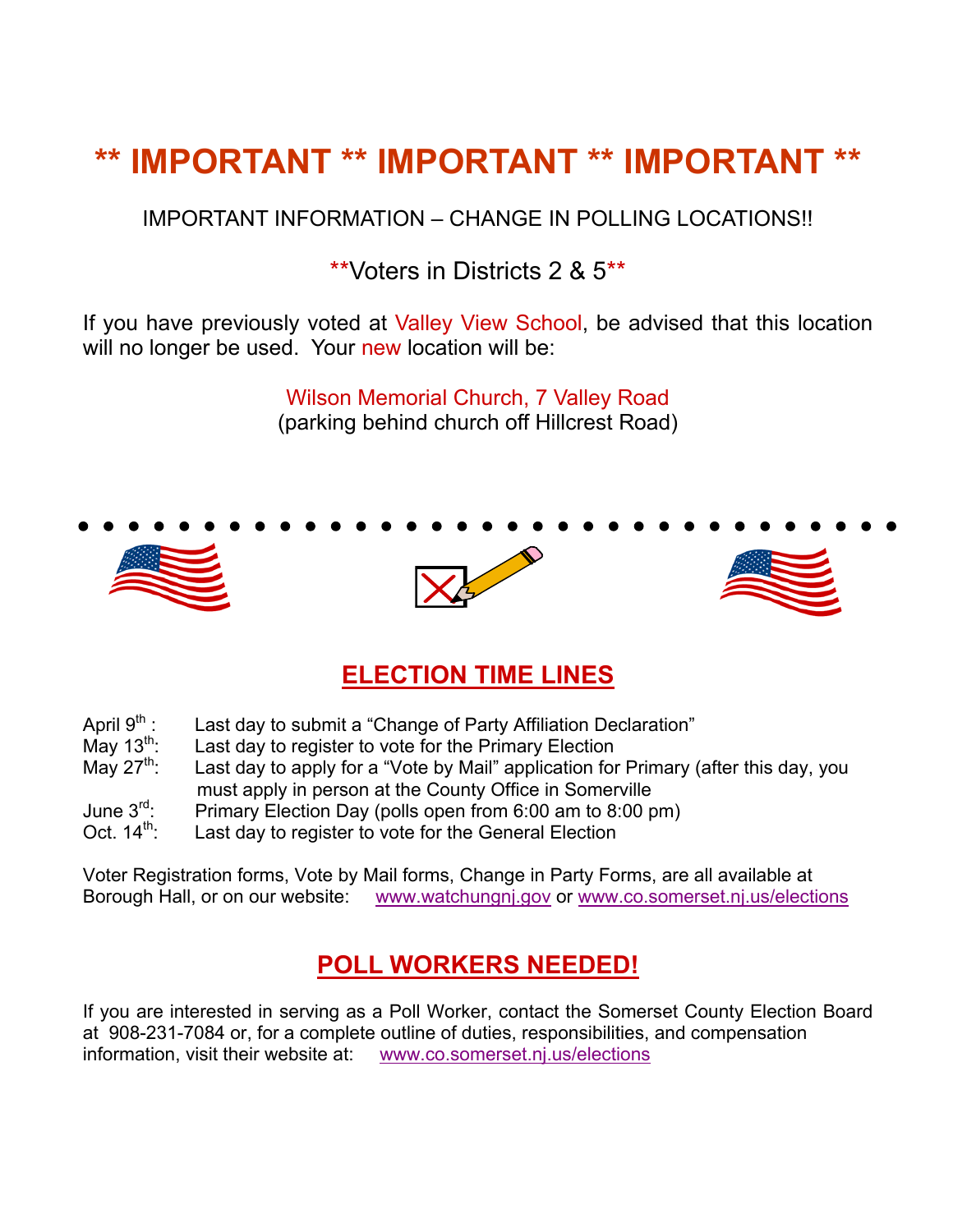#### **STORMWATER MANAGEMENT CLEAN WATER**

#### **WASHING AND MAINTAINING YOUR CAR**

If you wash your car on a paved surface the soapy water and other pollutants, like oil & grease can run off into a storm drain and eventually flow directly into lakes, rivers and the ocean. These pollutants in large quanti

#### **YOU CAN HELP!**

- 1. Take your car to a car washing facility—they treat and recycle the water.
- 2. If you can't get to a car washing facility, wash your car on an unpaved surface and use biodegrad- able soap.
- 3. Keep your car well maintained.
- 4. Regularly check your car for leaks or drips and if you find any have your car serviced.
- 5. Take your car to a service center to change the oil—if you do your own oil change do it in a garage never in the street. Use a self-contained oil pan and discard the oil at a local service center for recycling. **NEVER DISCARD OIL,GAS,OR ANTIFREEZE INTO A STORM DRAIN**.
	- 6. If you do have a spill—contain it with rags and cat litter. Clean up the spill and properly dispose of the waste.

#### **FERTILIZERS AND PESTICIDES**

If improperly applied, fertilizers and pesticides can wash off lawn or garden directly into storm drains and from there flow directly into lakes, rivers and the ocean.

#### **YOU CAN HELP!**

- 1. Test your soil at your County's Rutgers Cooperative Research & Extension office, 310 Milltown Road, Bridgewater, NJ 08807-3587 (Somerset.njaes.rutgers.edu) or buy a self test kit.
- 2. Use natural, slow-release nitrogen, or low phosphorus fertilizers.
- 3. Look into natural alternatives such as integrated pest management.
- 4. If you need to use fertilizers or pesticides, follow the instructions on the label.
- 5. Do not apply before it rains. This does not allow them to penetrate through the soil.
- 6. Try to use drought-resistant native plants in gardens; they require less fertilizer and water.
- 7. Use a mulching mower instead of bagging grass clippings.

#### **PET WASTE**

Rain can wash pet waste that sits on a lawn or unpaved surface into storm drains, ultimately ending up in our lakes, rivers and the ocean. Pet waste contains coliform facteria and other pollutants that can make people sick<br>and can cause beach closures. Coliform bacteria can contaminate shellfish, pollute drinking water and kill<br>fi

#### **PET WASTE IS A HEALTH HAZARD AND ALSO A NUISANCE IN OUR NEIGHBORHOODS**.

#### **YOU CAN HELP!**

- 1. Use newspaper, plastic bags, or a pooper-scooper to pick up the waste when walking your pet.
- 2. Properly dispose of pet waste into the trash or toilet.
- 3. Do not dispose of in storm drains.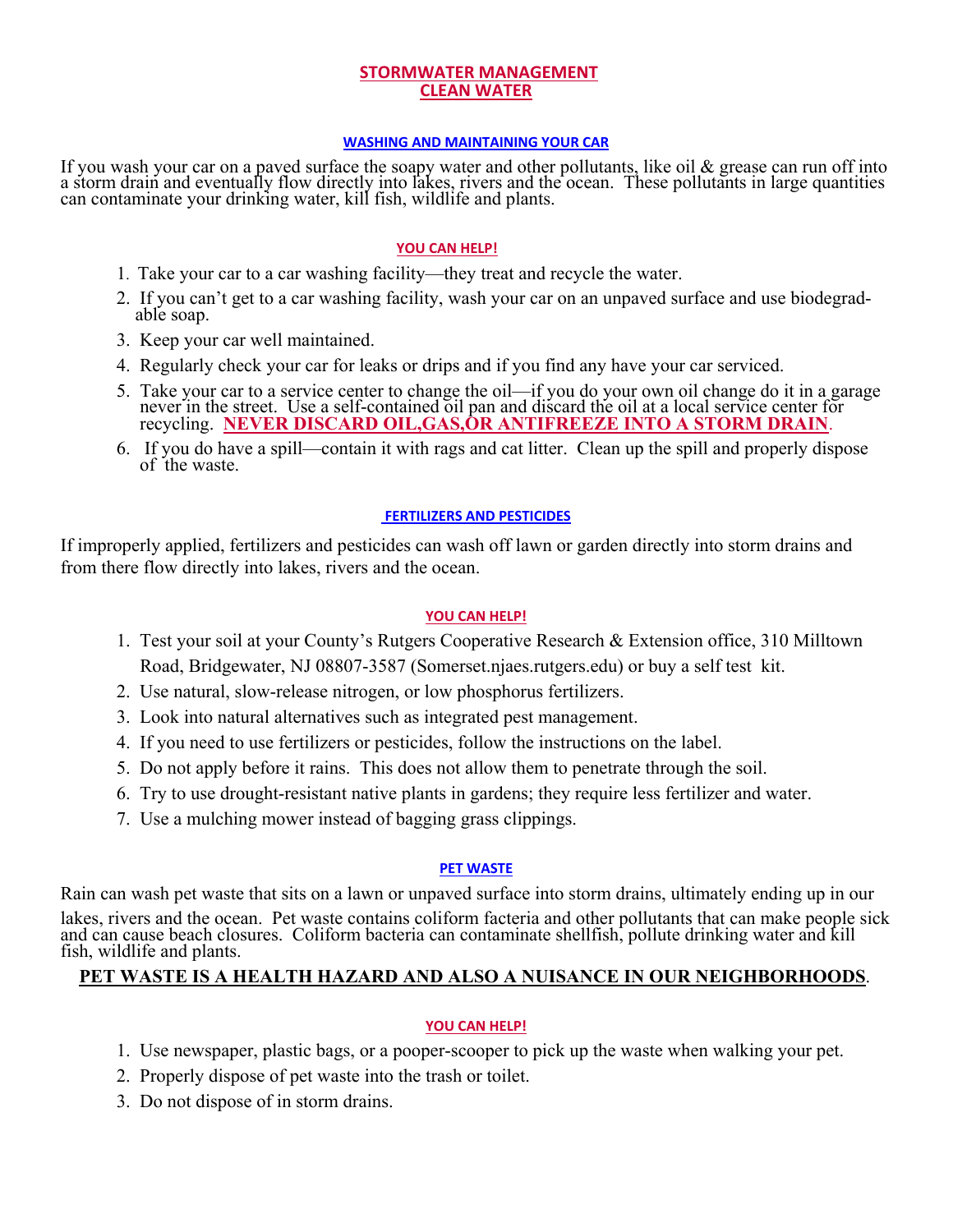

Providing information is a tremendous responsibility that is not taken lightly by the Watchung Police Department. How often have we heard "breaking news" only to find out in due time that what was initially reported was not true at all? There's no denying that social media has had an enormous impact on how we get news and information, but the first story is not always the right story. Early reports can be lacking or inaccurate, so please be sure to question and verify information before you accept it as true and pass it along.

With the proliferation of smartphones the old telephone game that our teachers once demonstrated to us in a sterile classroom setting has resurfaced globally, unfiltered, and on steroids. It's amazing when you consider how many people can instantly receive information that has been spread through some type of social media forum, but what happens when that information is inaccurate? Whether it's teenage gossip, a breaking story with national implications, or anything in between, there seems to be a race to be the first to report the story, but not every "reporter" is held to the same standards. Anyone can drive by the scene of a crash, snap a picture and attach a caption with the story as they see it. With one simple click that news can be spread far and wide, but is that an accurate and reliable report? As public officials we are certainly capable of doing the same thing, but rules, laws, and standards prevent us from doing so. While the average person with a smartphone risks losing some followers on twitter if their story is not accurate, there are many factors, including public trust, that we must consider before we hit "send."

As a police department we've come a long way in how we provide information, and we still have a long way to go. As we continue to figure out how to effectively and efficiently use all the tools that are available to us in getting information out to the public, please remember that not all information is created equal. If there is an event that we do not immediately report to everyone, please understand that unlike the person who drives by and snaps a cell phone picture, there are rules we must follow. Any delay on our part in providing information should not be viewed as reluctance or apathy, but as a product of handling the incident itself, and determining what can, and what can not be released. Be assured that even if we are not the first to report something to the public, we will accurately provide what is allowed by law at the appropriate time.

Please feel free to call me or email me with your comments and suggestions at (908) 756-3663 or jcina@watchungpd.com.

> Chief Joseph R. Cina Watchung Police Department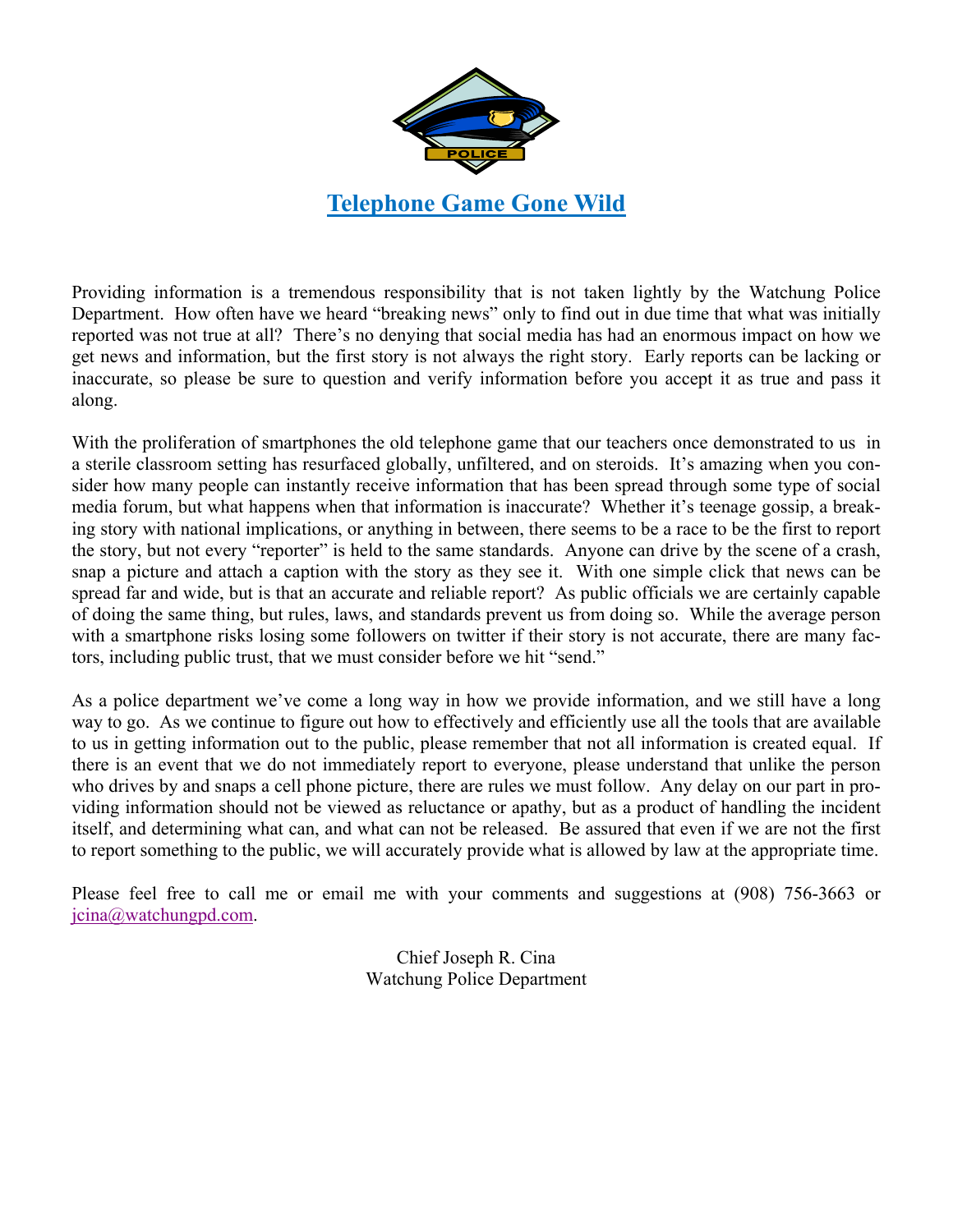#### **Emergency Response Update**

In response to the Sandy incident, the Watchung Mayor and Council are making numerous changes to improve the preparedness of the Borough in the event of another incident. Included among the improvements is a new website and Facebook page; upgraded telephone service; the purchase (to be installed) of back-up generators for Borough Hall, the Police Station, and Fire Department. The Borough also established and trained its first CERT (Community Emergency Response Team) members, responsible for providing support to the Office of Emergency Management (OEM) and Police in the event of an emergency.

Mayor Pote also has asked that the Borough look into establishing an OEM "Neighborhood Captain Program". This program is designed to identify and involve individual residents who would represent individual streets or neighborhoods. These individuals would be responsible for helping to ensure that effective two-way communication is established between the represented neighborhood and/or street and the Borough, in the event that power goes out for an extended period in neighborhoods and on streets in Watchung.

Specifically, this volunteer would be responsible for:

- Representing either a designated street or several streets or defined "neighborhood"
- Communicating to the Borough any specific issues or concerns that exist on the street(s) or neighborhood either after an incident (e.g., tornado or hurricane) or during an incident (e.g., power outage after a hurricane). This would mean canvassing the street, and if possible potentially driving to Borough Hall to report on anything the Borough should be aware of (fallen trees, people in need, etc.)
- Canvassing the street or neighborhood to understand if there are any specific individual needs that aren't being met (individual might require oxygen or a trip to the doctors, or requires bottled water or rations, etc.)
- Meeting, as needed, at Borough Hall with other neighborhood captains to understand the current situation relating to any incident that has occurred in town. At Borough Hall Captains would be responsible for picking up information, either verbally or documented (status updates, Q&A, instructions, etc.), for distributing back to the neighborhood. It is possible that over an extended event the Borough would conduct press conferences or meetings once or twice daily in order to provide status updates to the public.
- Communicating back to the neighborhoods might require Captains to put Borough Hall comments into local mailboxes and documentation (fliers) that would provide to residents an update on the incident (current state, progress, anticipated response to specific issues, etc.)

Details continue to be worked through. It is likely this will take shape during the Spring and Summer months.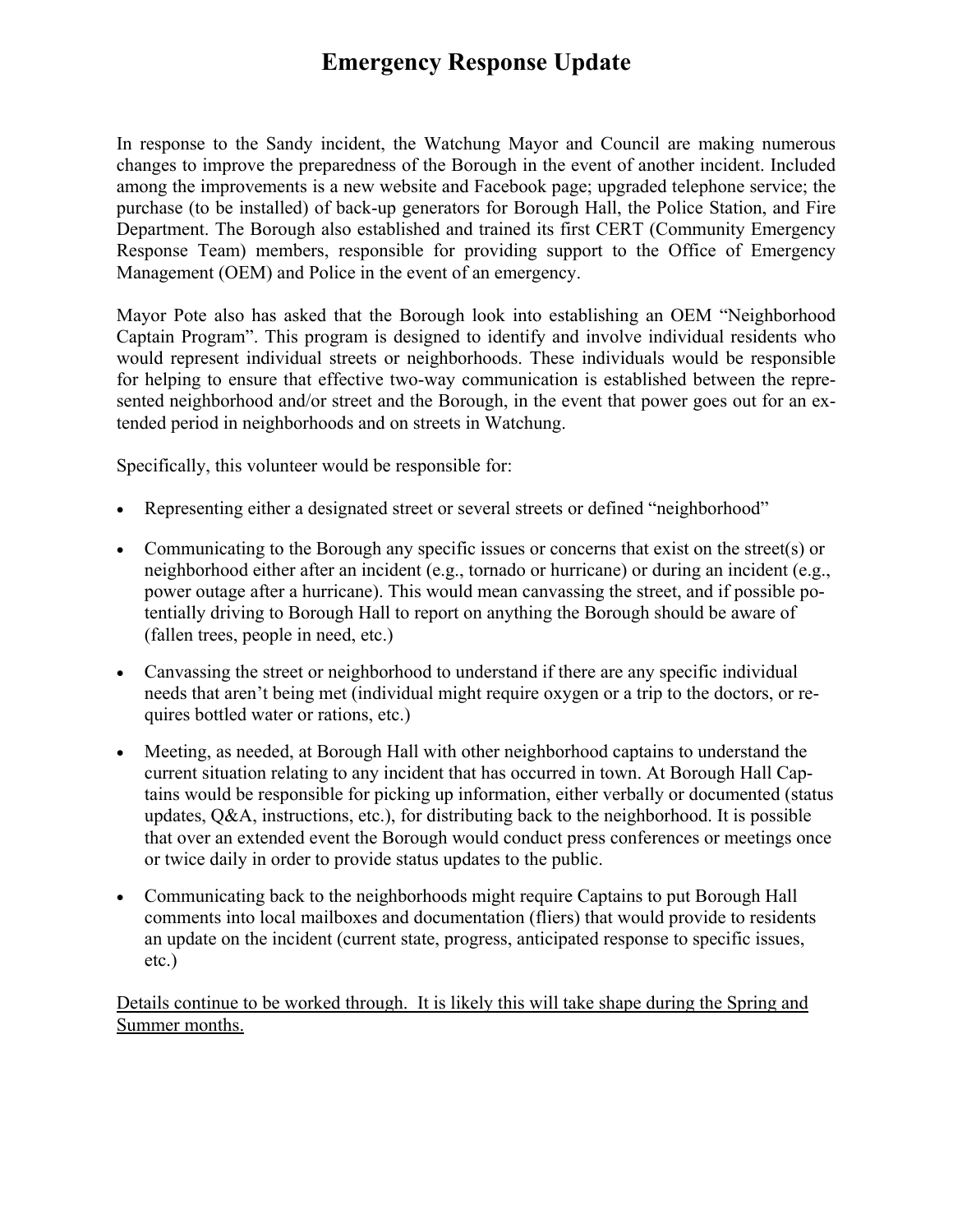#### **Emergency Response Update** (continued)

Required Qualifications of Street/Neighborhood Captain:

- At least 21 years of age
- Ability to travel to Borough Hall (15 Mountain Boulevard) to pick up information, potentially 1 or 2 times a day during an event in town (assuming roads are accessible)
- Willingness to canvass assigned street(s) or neighborhood to assess issues or concerns
- Willingness to canvas residents to ensure that people are okay in their homes
- Willingness to communicate information back to Borough Hall regarding neighborhood or Individual concerns or needs.
- Willingness to deposit in resident mailboxes fliers or other forms of communication from the Borough.

Registration Form:

Complete and return to: Borough Hall, 15 Mountain Boulevard, Watchung, NJ 07069

‐‐‐‐‐‐‐‐‐‐‐‐‐‐‐‐‐‐‐‐‐‐‐‐‐‐‐‐‐‐‐‐‐‐‐‐‐‐‐‐‐‐‐‐‐‐‐‐‐‐‐‐‐‐‐‐‐‐‐‐‐‐‐‐‐‐‐‐‐‐‐‐‐‐‐‐‐‐‐‐‐‐‐‐‐‐‐‐‐‐‐‐‐‐‐‐‐‐‐‐‐‐‐‐‐‐‐‐‐‐‐‐‐‐‐‐

#### **NEIGHBORHOOD CAPTAIN PROGRAM**

**I, \_\_\_\_\_\_\_\_\_\_\_\_\_\_\_\_\_\_\_\_\_\_\_\_\_\_\_\_**, would like to volunteer with the Office of Emergency **Management (OEM) "Neighborhood Captain Program" of the Borough of Watchung. I understand that the OEM Coordinator will be in further communication with details and specific responsibilities over the summer months. I also understand that as circumstances change I would be able to relinquish these duties.** 

**Signed Address:** Address:

**Printed Phone:**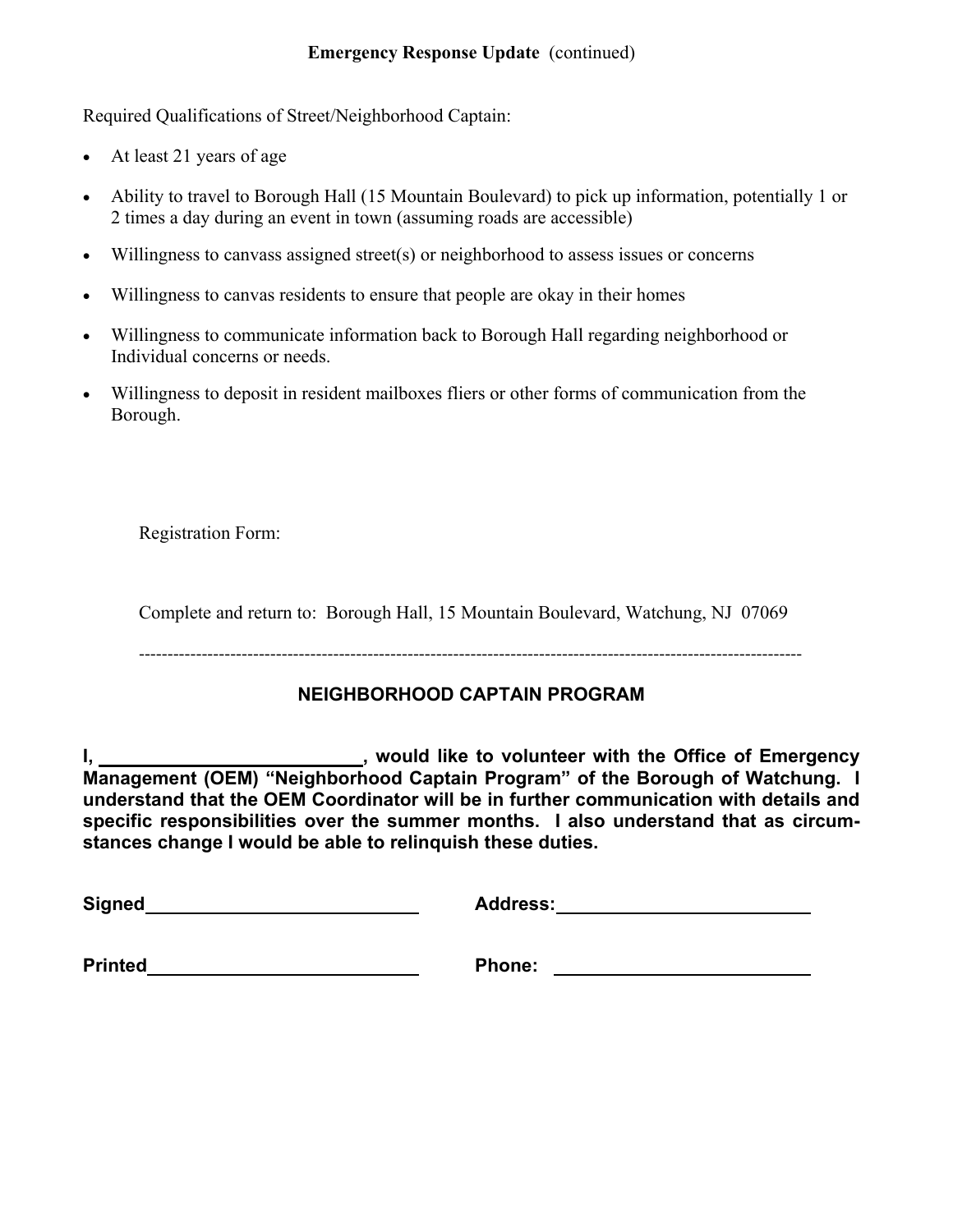

ACORN ROAD GLENVIEW DRIVE REYNOLDS DRIVE ANDERSON ROAD GUINARD DRIVE RIDGE ROAD BEECHWOOD PLACE HIGH OAKS DRIVE ROCK AVENUE BLUE WOLF TRAIL **EXECUTE:** HIGH TOR DRIVE **ROCK ROAD EAST** BROOKDALE ROAD HILL PLACE SCHMIDT CIRCLE CARRAR DRIVE HILLSIDE AVENUE SHAWNEE DRIVE CEDAR LANE HUGHES LANE SNODEN LANE CEDAR ROAD INDIAN RUN SPENCER LANE DALE ROAD JOHANNA LANE STANIE GLEN DEER RUN KNOLLWOOD DRIVE STONE GATE DRIFT ROAD LAKEVIEW TERRACE VALLEY VIEW ROAD DUG WAY MAPLE STREET VERONA PLACE EVERGREEN LANE MOUNTAIN BLVD. WASHINGTON DRIVE GILDERSLEEVE PLACE GLEN EAGLE DRIVE THE LANE PINE LANE THE PINE LANE WINANS LANE

APPLETREE ROW GALLOWAE PROSPECT AVENUE BAYBERRY LANE GRAND VIEW DRIVE GRAND VIEW DRIVE REDMONT ROAD AND SERVED BETWEEN A GRAND VIEW DRIVE CHELSEA CLUB COURT THE SUNBRIGHT RESERVED AND RESERVED BY A SUPER SURFACE ON A SUPER SURFACE ON A SUPER SURFACE OF SUPER SUPER SUPER SUPER SUPER SUPER SUPER SUPER SUPER SUPER SUPER SUPER SUPER SUPER SUPER SUPER SUPER SUPER DEVONSHIRE LANE EDGEMONT ROAD FOX CHASE DRIVE



#### **BULK PICK UP DISTRICT #1 (June 2-6)**

HEATHER LANE ROBIN GLEN ROAD HIGH OAKS DRIVE ROOK AVENUE HILLCREST ROAD KAPPELMAN DRIVE LAKEVIEW AVENUE

#### **DISTRICT #2 (June 9-13)**

HILL HOLLOW ROAD ROUTE 22 BONNIE BURN ROAD FOR THE SEQUOIA DRIVE CIRCLE SEQUOIA DRIVE BROOK DRIVE GENERAL BROOK OUR SHADY BROOK COURT AND SHADY BROOK COURT BUMBLE BEE LANE JOHNSTON DRIVE SHERWOOD DRIVE JOHNSTON DRIVE EXTENSION CARDINAL DRIVE KING RICHARD'S COURT SOMERSET STREET ERRIGHTSBRIDGE SUMMIT WAY SUMMIT WAY SUNBRIGHT ROAD COREY LANE MAREU DRIVE TALL TIMBERS ROAD CRYSTAL RIDGE DRIVE MEADOWLARK ROAD TEMPLAR DRIVE DIAMOND COURT NEW PROVIDENCE ROAD TUTTLE ROAD EAST DRIVE THE UPPER DRIVE NOTTINGHAM DRIVE THE UPPER DRIVE EATON ROAD OAKRIDGE LANE VAIL LANE ELSINORE DRIVE OAKWOOD ROAD EAST VALLEY ROAD OAKWOOD ROAD WEST EMERALD DRIVE OLD SOMERSET ROAD WILL LANE FRIAR LANE PLAINFIELD AVENUE WOODED ROAD



STANIE BRAE DRIVE WASHINGTON ROCK ROAD FOREST DRIVE PARK PLACE WATCHUNG CREST DRIVE GENTIAN LANE PARLIN LANE WETUMKA LANE WINTER LANE

WOODLEDGE ROAD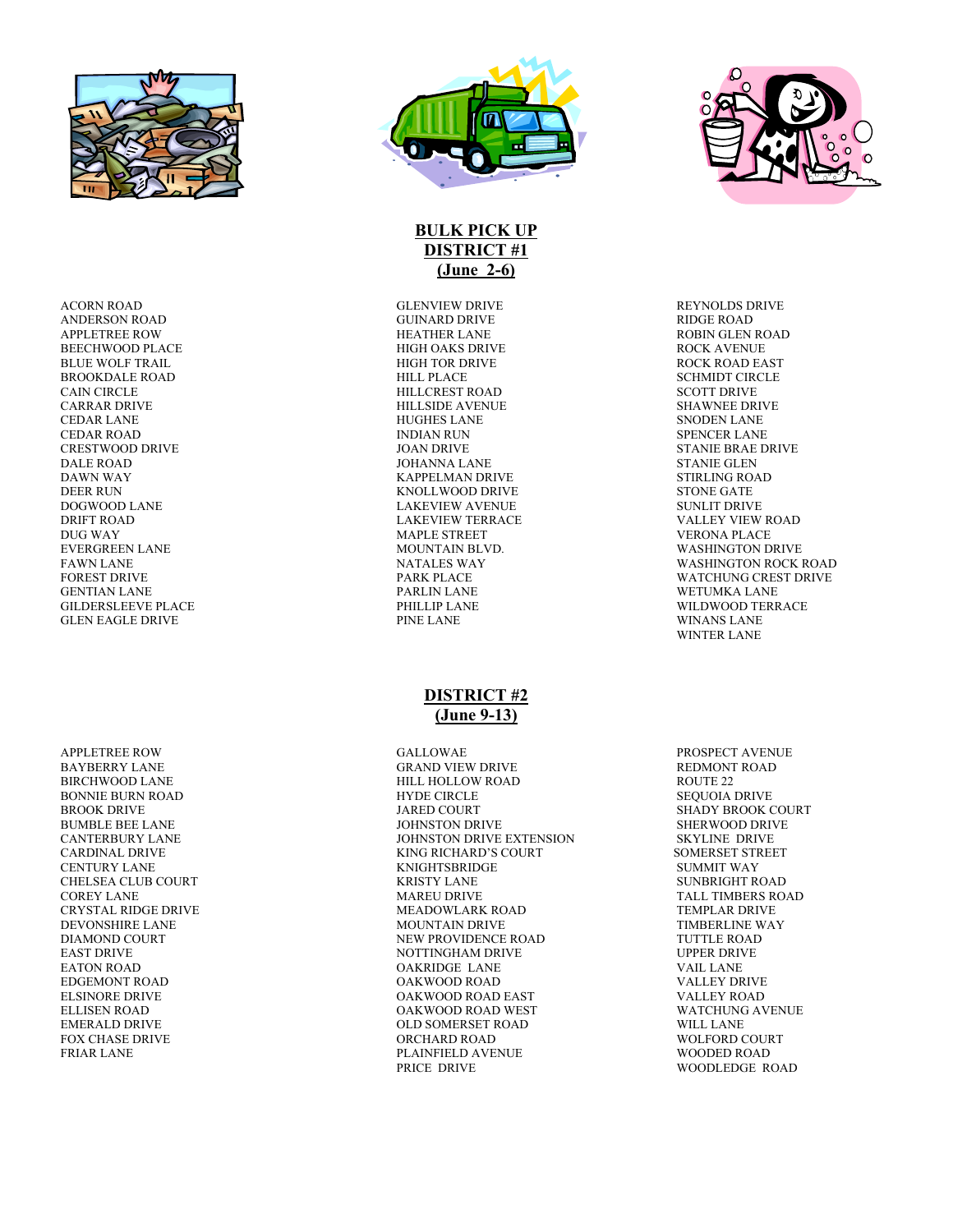#### BOROUGH OF WATCHUNG BULKY WASTE COLLECTION REGISTRATION APPLICATION

Please return this application with your check made payable to the Borough of Watchung

| Name:         | Number of Permits : $a$ $\infty$ 0.00 = $\frac{a}{1}$ |
|---------------|-------------------------------------------------------|
|               | (one per 350 lbs. of material)                        |
| Address:      | District # 1 2                                        |
|               | (Circle District Number)                              |
| Telephone No. |                                                       |

#### **Materials must be out at the curb by 7:00 AM on the Monday of your designated week**.

Please indicate the items you are planning to dispose of on collection day by checking below. (approximate weights included)

| - Air conditioner          | 100 | - Lawn mower                           | 100 |
|----------------------------|-----|----------------------------------------|-----|
| - Bathtub                  | 400 | - Mattress (double)                    | 75  |
| - Chair (large stuffed)    | 75  | - Microwave oven                       | 80  |
| - Chair (small straight)   | 25  | - Rug $5x8$                            | 50  |
| - Cedar chest              | 70  | - Sink (porcelain)                     | 40  |
| - Coffee table             | 50  | - Sofa                                 | 150 |
| - Desk (large)             | 100 | - Sofa bed                             | 300 |
| - Dishwasher               | 150 | - Stove                                | 250 |
| - Door                     | 50  | - Table (large)                        | 100 |
| - Dresser (adult)          | 170 | - Table (small)                        | 50  |
| - Dryer                    | 200 | - Tire (auto)                          | 20  |
| - Gas Barbecue gril        | 70  | - Toilet & tank                        | 100 |
| - Hot Water Heater(40 gal) | 150 | - Washing machine                      | 300 |
| - Window                   | 30  | - Other (Please list with est. weight) |     |

#### **\*COMPUTERS– SOMERSET COUNTY RECYLE** - **732-469-3363 \*FREEZER/REFRIGERATOR: CONTACT JACO ENVIRONMENTAL - 877-270-3520**

#### **STATEMENT OF AGREEMENT**

I agree there will be no construction materials, regular household garbage, hazardous waste, flammable explosive waste, containers with excessive liquid, mandatory recyclable materials and similar types of items included in the materials set at the curb for collection. I will not knowingly exceed the weight limitation of 350 lbs. of material per permit sticker. I understand and agree that any unauthorized material or materials that exceed the weight limitations as determined by designated Borough officials and/or the contractor will be left at the curb and must be removed by the end of the collection day.

Signature: The Date of  $\Box$  Date of  $\Box$  Date of  $\Box$  Date of  $\Box$  Date of  $\Box$  Date of  $\Box$  Date

| te: |  |  |  |  |  |
|-----|--|--|--|--|--|
|     |  |  |  |  |  |

| <b>FOR DEPARTMENT USE ONLY</b> |            |                       |       |           |
|--------------------------------|------------|-----------------------|-------|-----------|
|                                | Check No.  | <b>Amount:</b>        | Date: | Initials: |
|                                | District # | Permit Numbers Rec'd: |       |           |
|                                |            |                       |       |           |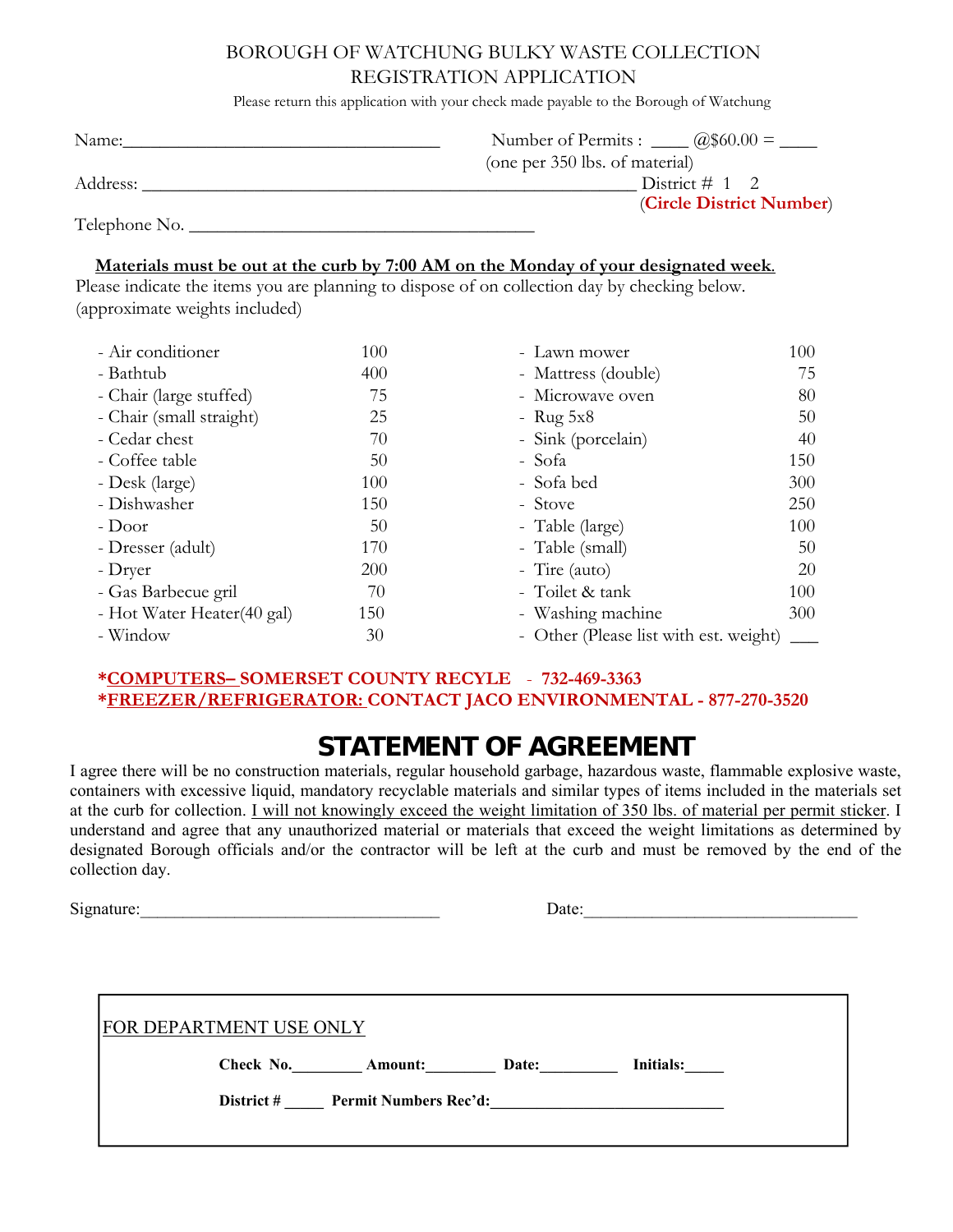#### **The Watchung Historical Committee**

#### TEXIER HOUSE MUSEUM IS OPEN

The grand opening of the newly refurbished Texier House Museum was held on October 5, 2013. The celebration included a ribbon cutting ceremony, a proclamation of Watchung History Day and a Civil War re-enactment. Mayor Steve Pote and Historical Committee Chairperson Barbara Diem cut the ribbon to open the museum for public tours. Council Liaison Dianna Beck-Clemens assisted with the program and introduced members of the Historical Committee who were present, Betty Jean Aldrich, Dorothy Addario and Susan Tucker who also participated in the program.

The Historical Committee worked feverishly all summer and fall organizing material and creating the artifacts and museum displays. Over 300 visitors enjoyed displays of Moldenke's castle, ice cutting on the Watchung Lakes, Congressman Charles Eaton, the Fire Department, Rescue Squad, Police Department, Pedeflous and O'Connor's restaurants and more. Eagle Scout Walter Pennett, of Boy Scout Troop 32, created a magnificent display of Watchung Sports Champions for his Eagle Scout leadership project. The sports display was a hit! The restored Diorama of Old Watchung attracted a lot of attention. Many thanks to Mary Cicollelo and Phyllis Juette for their meticulous work on the diorama.

To help us celebrate the Museum Opening and History Day, the Civil War 3<sup>rd</sup> Regiment of the NJ Volunteer Infantry encamped on The Village Green overnight and conducted drills for the younger "recruits", medical and cooking demonstrations and tent tours. Museum tours took place as the muskets fired and Civil War "soldiers" marched.

The Boy Scouts sold refreshments at the event and Girl Scouts provided craft activities for children. Watchung realtors Marion Cowan-Loh, Mary De Lamielleure, Neela Donde and Susan Tucker sponsored a vintage 1950's ice cream truck. The Watchung Fire Department displayed their vintage 1949 Mack fire engine. Antique farm implements from the Ness property and Ralph Diem's restored tractor were also on display. The Watchung Rescue Squad and the Watchung Police provided coverage for the event. The Watchung Arts Center presented a concert of songs of the Irish in the Civil War by musician/historian David Kincaid. The Department of Public Works were tireless in their assistance in preparing the house and the grounds for the event.

The museum is currently open the first and third Sundays of the month, from 2-4 p.m., weather permitting. Future events under consideration include afternoon tea programs. Watchung History Day was such a success it will be repeated **on Saturday, September 27** – mark your calendars!

The Committee has continued to work organizing materials and creating more displays. All Bayberry third grade classes have visited the museum on school trips. Current projects include creating an archive of filmed interviews of longtime residents. Christopher VanderFliet and Bob Adams are filming and editing these interviews to create a "Reflections of Watchung" film. Boy Scout Justin Scalera is creating a "Then and Now" photography exhibit and book of Watchung homes and historic sites for his Eagle Scout leadership project. Girl Scout Madeline Quinn is researching a display of the Watchung Schools.

Cash donations, in addition to the collection of historic artifacts and photos, will help the committee finance the work of properly restoring, preserving and displaying Watchung's History. Tax deductible donations may be made online at the Borough Web Page at www.watchungnj.com, under the Watchung Historical Community Foundation. Books, notecards and Watchung Throws are available at the Museum. If you have items you wish to donate, purchase items, or to arrange for group tours, contact Chairpersons Barbara Diem at 908-756-5949 or Susan Tucker at 908-432-1388.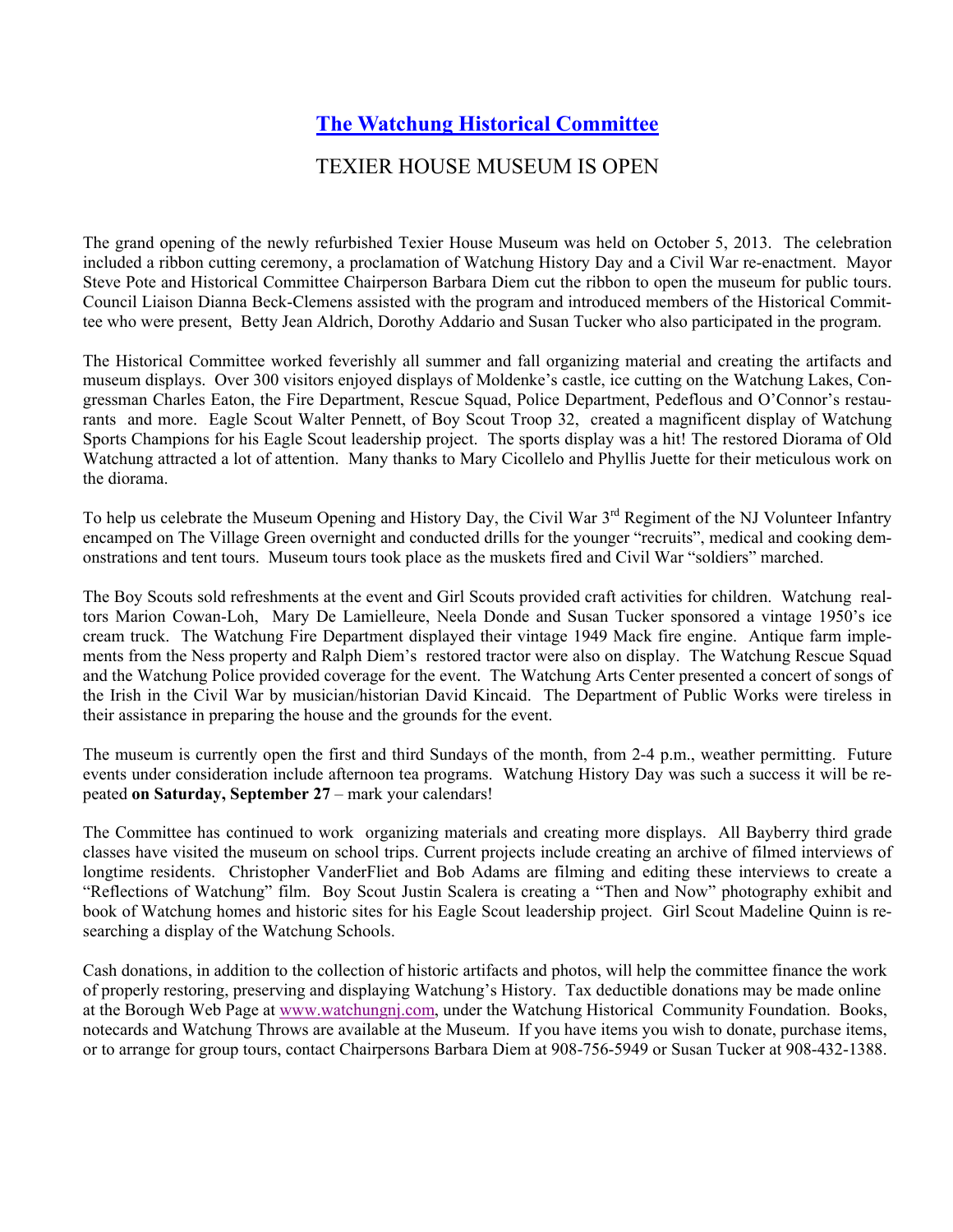## *Volunteers Needed*

The Borough is looking for residents who are willing to work on our volunteer boards. Please let us know if you would have an interest in serving. Call (908)756-0080 or mail in the form below to the municipal building. You can also fill out this form on the Borough website www.watchungnj.gov. Look on the Bulletin Board and download the form into Microsoft Word. You can email the form to volunteer form  $\omega$  watchungni.gov.

| Please send this completed form to: | <b>Volunteer Pool</b><br>Borough of Watchung<br>15 Mountain Boulevard<br>Watchung, NJ 07069 |                                                   |
|-------------------------------------|---------------------------------------------------------------------------------------------|---------------------------------------------------|
|                                     |                                                                                             |                                                   |
|                                     |                                                                                             |                                                   |
|                                     |                                                                                             | Home Phone: Work Phone: Work Phone: Email: Email: |
| Board of Adjustment                 | Board of Health                                                                             | <b>Environmental Commission</b>                   |
| Historic Committee                  | Library Advisory                                                                            | Municipal Alliance                                |
| Open Space Committee                | Planning Board                                                                              | <b>Recreation Commission</b>                      |
| Traffic & Beautification**          | Village Center Committee **                                                                 | Green Team**                                      |
| Youth Service Commission**          | Other (Explain)                                                                             |                                                   |

I have the following experience, skills, talents or special interests:

\*\*In Immediate need of volunteers

 **Note: Additionally, we are currently in need of volunteers with the following skill sets: Fund campaign / Fundraising capabilities**

 $\mathcal{L}_\text{max} = \frac{1}{2} \sum_{i=1}^n \mathcal{L}_\text{max} = \frac{1}{2} \sum_{i=1}^n \mathcal{L}_\text{max} = \frac{1}{2} \sum_{i=1}^n \mathcal{L}_\text{max} = \frac{1}{2} \sum_{i=1}^n \mathcal{L}_\text{max} = \frac{1}{2} \sum_{i=1}^n \mathcal{L}_\text{max} = \frac{1}{2} \sum_{i=1}^n \mathcal{L}_\text{max} = \frac{1}{2} \sum_{i=1}^n \mathcal{L}_\text{max} = \frac{1}{2} \sum_{i=$  $\mathcal{L}_\text{max}$  , and the state of the state of the state of the state of the state of the state of the state of the state of the state of the state of the state of the state of the state of the state of the state of the st  $\mathcal{L}_\text{max} = \frac{1}{2} \sum_{i=1}^n \mathcal{L}_\text{max} = \frac{1}{2} \sum_{i=1}^n \mathcal{L}_\text{max} = \frac{1}{2} \sum_{i=1}^n \mathcal{L}_\text{max} = \frac{1}{2} \sum_{i=1}^n \mathcal{L}_\text{max} = \frac{1}{2} \sum_{i=1}^n \mathcal{L}_\text{max} = \frac{1}{2} \sum_{i=1}^n \mathcal{L}_\text{max} = \frac{1}{2} \sum_{i=1}^n \mathcal{L}_\text{max} = \frac{1}{2} \sum_{i=$  $\mathcal{L}_\text{max}$  , and the state of the state of the state of the state of the state of the state of the state of the state of the state of the state of the state of the state of the state of the state of the state of the st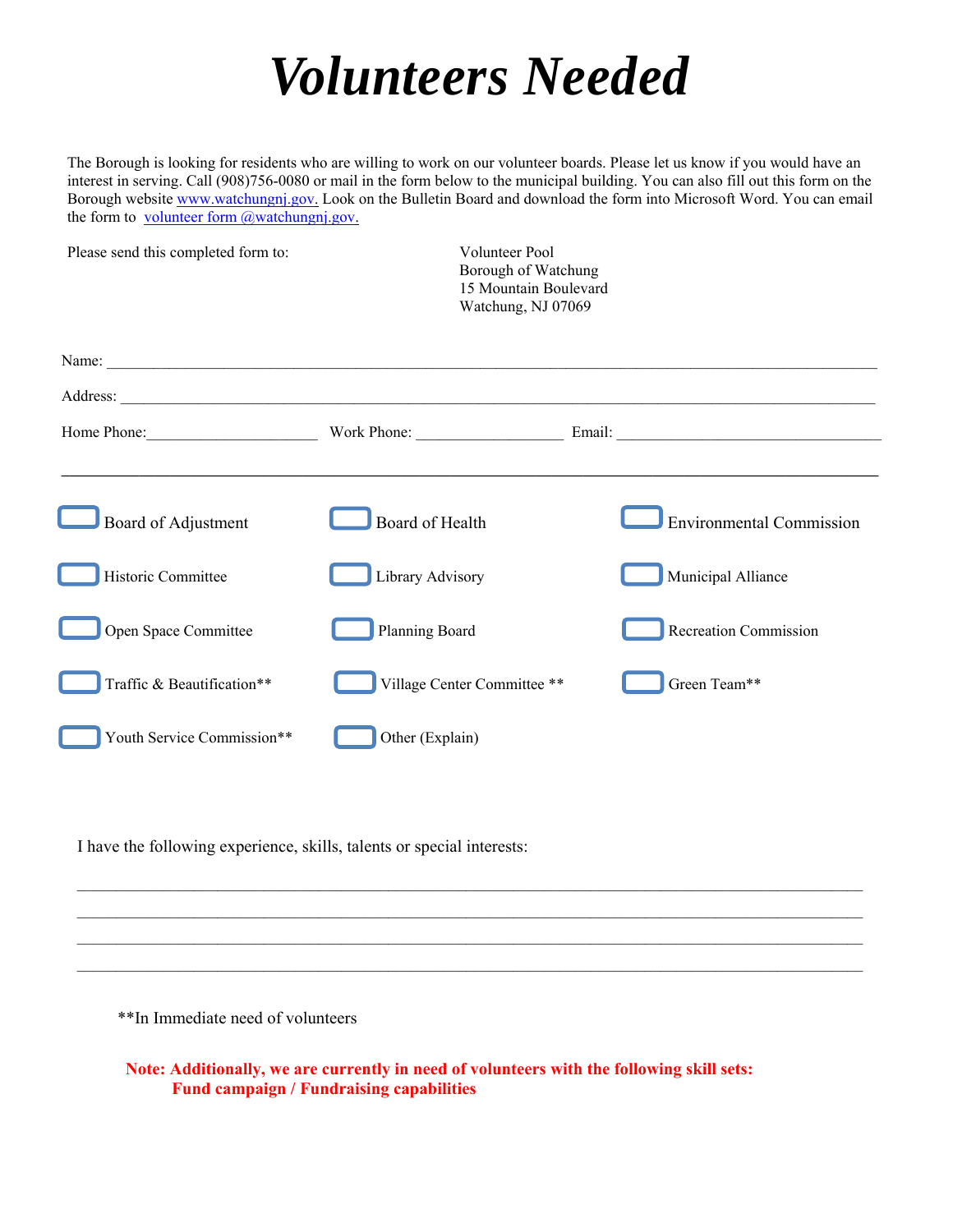#### **RABIES CLINIC**

 The Middle-Brook Regional Health Commission, with the Warren Township Board of Health, will be offering one rabies clinic this spring. All residents are encouraged to have their dog or cat vaccinated against rabies. Spring is upon us and we can expect to see more of our local wildlife. Just like we do, our furry friends become more active when the weather improves. Along with this activity comes the increased risk of exposure to rabies. If your pet has been previously vaccinated the health department recommends that your dog or cat be vaccinated every other year. If your pet has not been vaccinated against rabies now is the time. **The clinic is free to all.**

| DATE:         | Saturday, May 3, 2014         |
|---------------|-------------------------------|
| TIME:         | 9:00 am to $10::00$ am        |
| <b>WHERE:</b> | Washington Valley Fire House  |
|               | <b>Washington Valley Road</b> |
|               | Warren, NJ                    |

 Residents should also be aware that the Health Department also offers several rabies clinics in the fall of each year. Please call 732-968-5151 in the fall to learn about available clinics.

#### **PET LICENSING**

 Pet owners are required by local law to license their pets every year. In order for the license to be issued, the owner must present proof that a licensed veterinarian has vaccinated the pet against rabies and that the duration of immunity from that vaccination extends through at least ten months of the twelve-month licensing period.

 The Health Commission has learned that pet licensures seem to be declining and we want to tell you why it is important to license your **dogs and cats**. Licensing your pet allows local authorities to identify the animal and its owners if it happens to get loose.

 The license tag enables the quick and easy return of your loved animal. In addition, licensure proves that the pet is appropriately vaccinated against rabies. If your pet happens to bite someone then its license tells local authorities that it is current on its rabies vaccine and the bite victim has less to worry about. Your license fees are used toward the provision of animal control services. A licensed animal control officer is available to provide professional services when an animal incident occurs. Finally, failure to license your pet may lead to enforcement action and penalties by the health department and/or police department. So, please license your pet by contacting the municipal building. It is one sign of a responsible pet owner.

#### **ADULT IMMUNIZATION: 19 YEARS AND OLDER**

 It is thought by many that vaccinations are only for children; but that notion is absolutely false. Each year, about **42,000 adults die** from diseases that can be prevented with a vaccine. These diseases include, but are not limited to, influenza, pneumonia, pertussis, hepatitis, shingles and measles. Contracting these diseases can lead to severe complications such as cancer, developmental disabilities, and as noted, death.

 In an effort to educate our residents and address the issue of low immunization rates among adults, the **Middle-Brook Regional Health Commission** is diligently working on creating a program to effectively increase immunization rates among adults in all our municipalities. Stay tuned for further information that will become available this spring and for how this initiative will be integrated into your community. In the mean-time, the Centers for Disease Control and Prevention **(CDC)** recommend a schedule of immunizations that is specifically for adults. It can be found at http://www.cdc.gov/vaccines/schedules/hcp/adult.html. We strongly encourage you to speak to your doctor about your personal status. For more information please contact us via phone: (732) 968-5151 or email: **mbrhc@middlebrookhealth.org.** 

**Stay protected. Get Vaccinated!**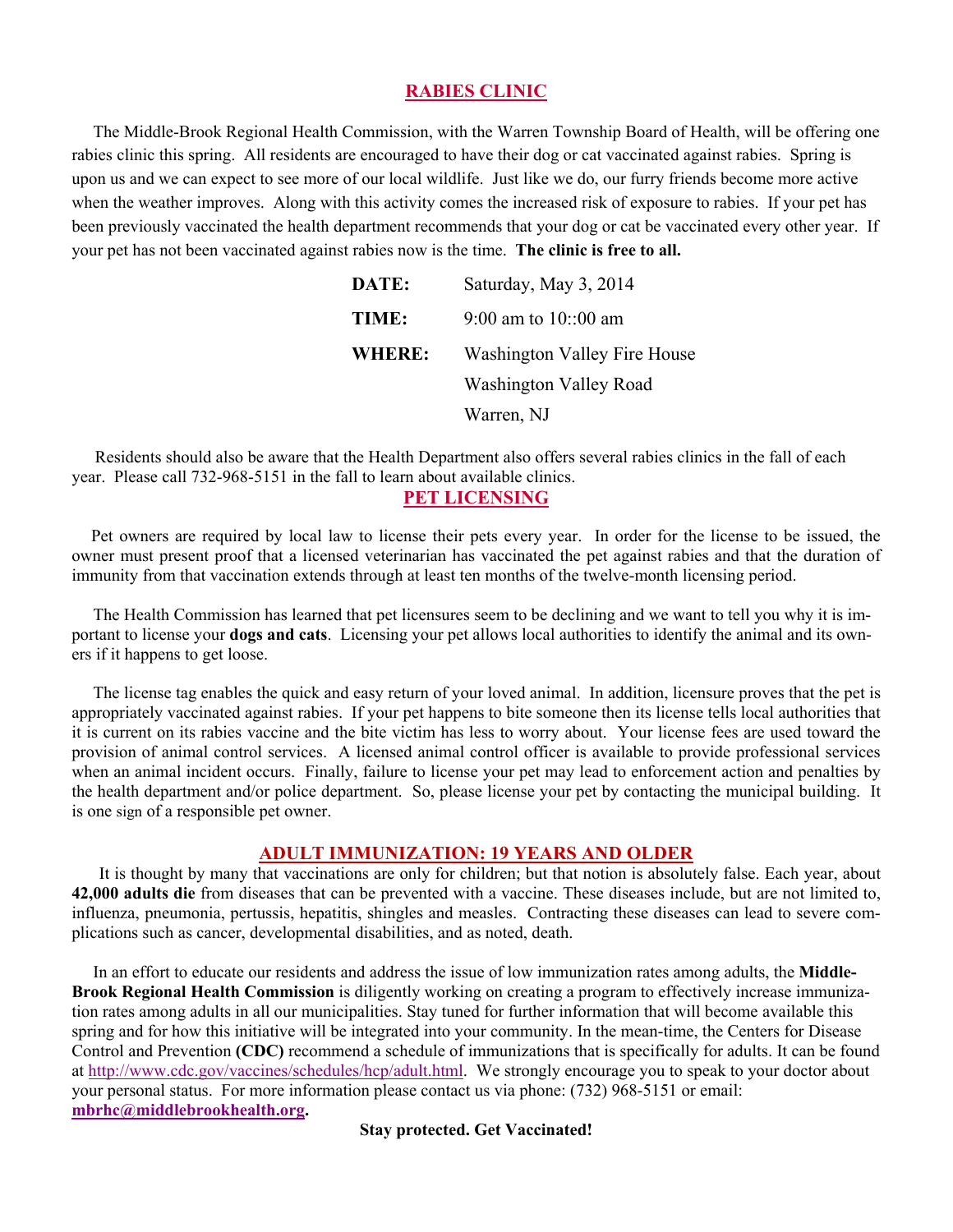#### **MULCH Starting March 15th—weather permitting**

**1 year old shredded mulch (Brown in color) 5 yards delivered to residents in a mason dump size truck \$50.00 per load for delivery 908-756-0091 PREPAY at Borough Hall—Lower Level—Engineering Department**

> **The General Public may pick up —Free of Charge The public works will load your truck Mondays and Fridays—8 am—2 pm**

**YOU MUST CALL FOR APPOINTMENT—908-756-0091**

#### **WOOD CHIPS delivered free to residents upon request**

• • • • • • • • • • • • • • • • • • • • • • • • • • • • • • • • •



## **VOLUNTEERS URGENTLY NEEDED!!!**

"HELP YOUR COMMUNITY AND YOURSELF"

**Join the Watchung Volunteer Fire Department. We have many membership categories beginning with our Junior program for residents that are 16 years of age.** 

> **FOR MEMBERSHIP QUESTIONS PLEASE CALL 908-756-6288**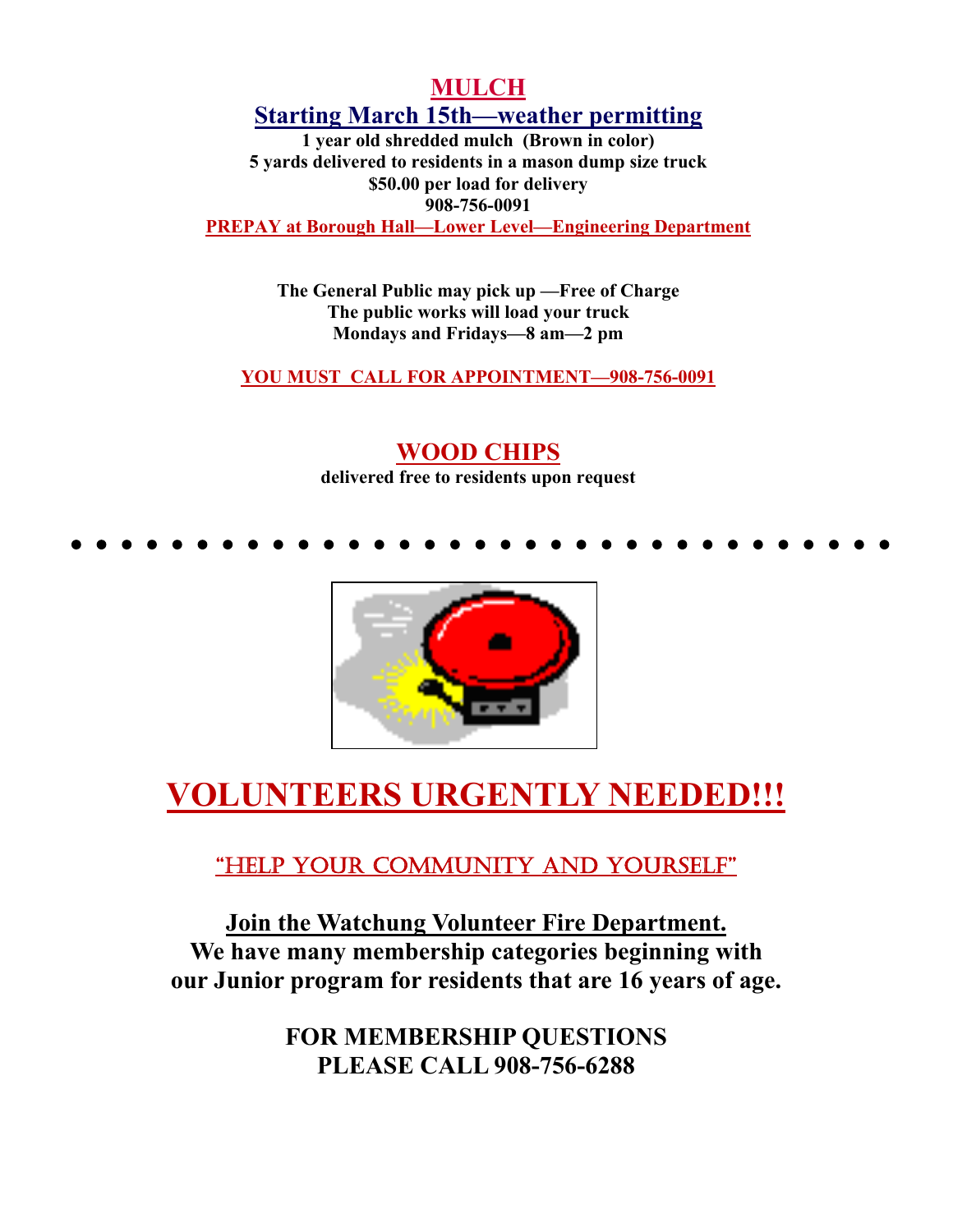#### **MUNICIPAL SHRED DATES 2014 \*WATCHUNG RESIDENTS MAY ATTEND ANY OF THE LISTED EVENTS ALL EVENT TIMES ARE 9:00 AM TO 1:00 PM**

| 2014 Pairing       | <b>Spring Date Event #1</b> | <b>Fall Date Event #2</b> |
|--------------------|-----------------------------|---------------------------|
| Hillsborough       | June 7, 2014                |                           |
| <b>Bound Brook</b> |                             | September 20, 2014        |
| Raritan            | June 21, 2014               |                           |
| Green Brook        | June 14, 2014               | <b>October 18, 2014</b>   |
| Franklin           |                             | September 6, 2014         |
| Montgomery         | May 17, 2014                |                           |
| <b>Bedminster</b>  | June 28, 2014               |                           |
| Bernards           |                             | October 11, 2014          |
| County of Somerset | April 12, 2014              |                           |

## • • • • • • • • • • • • • • • • • • • • • • • • • • • • • • • • •

#### **TRAFFIC AND BEAUTIFICATION COMMITTEE VOLUNTEERS NEEDED**

The Traffic & Beautification Committee would welcome all new members. Please contact George Sopko at 908-612-1811 or Phyllis Juette at 908-625-5359 if you are interested in volunteering. Please complete a volunteer form (included in this newsletter).

> T&B organizes and participates in the following activities: Operation Pride; Arbor Day; May Plantings Decorating for Fall & Winter seasons

## • • • • • • • • • • • • • • • • • • • • • • • • • • • • • • • • •

#### **OPEN SPACE ADVISORY COMMITTEE UPDATE**

The OSAC's mission is to develop strategies to maximize opportunities to provide all the residents of the Borough with parklands and green zones, to protect environmentally sensitive areas, to preserve flora and wildlife, preserve farmland and to protect land of scenic, historic and cultural value while at the same time creating public outdoor recreational opportunities (active and passive) for our residents.

Currently we are monitoring the clean-up and remediation of two Open Space Properties, the 20  $+/-$  acre Ness Property (former farmland) located on the north side of Mountain Blvd., on the border between Watchung and Warren, and Camp Endeavor, a 9 +/- acre area located at the east end of Sequoia Drive; former home to two tennis courts and a basketball court.

The committee of seven (7) is comprised of members from the following boards: Planning Board, Recreation Commission, Environmental Commission, Historical Commission, and three members from the general public.

Meetings are held on the  $4<sup>th</sup>$  Monday of the month in Borough Hall at 7:00 pm (refer to www.watchungnj.gov for exact dates).

We invite you to join us at a meeting or communicate with us via e-mail, or telephone!

**The Open Space and Recreation Plan** as well as meeting agendas and minutes are posted on the Borough Web Site at www.watchungnj.gov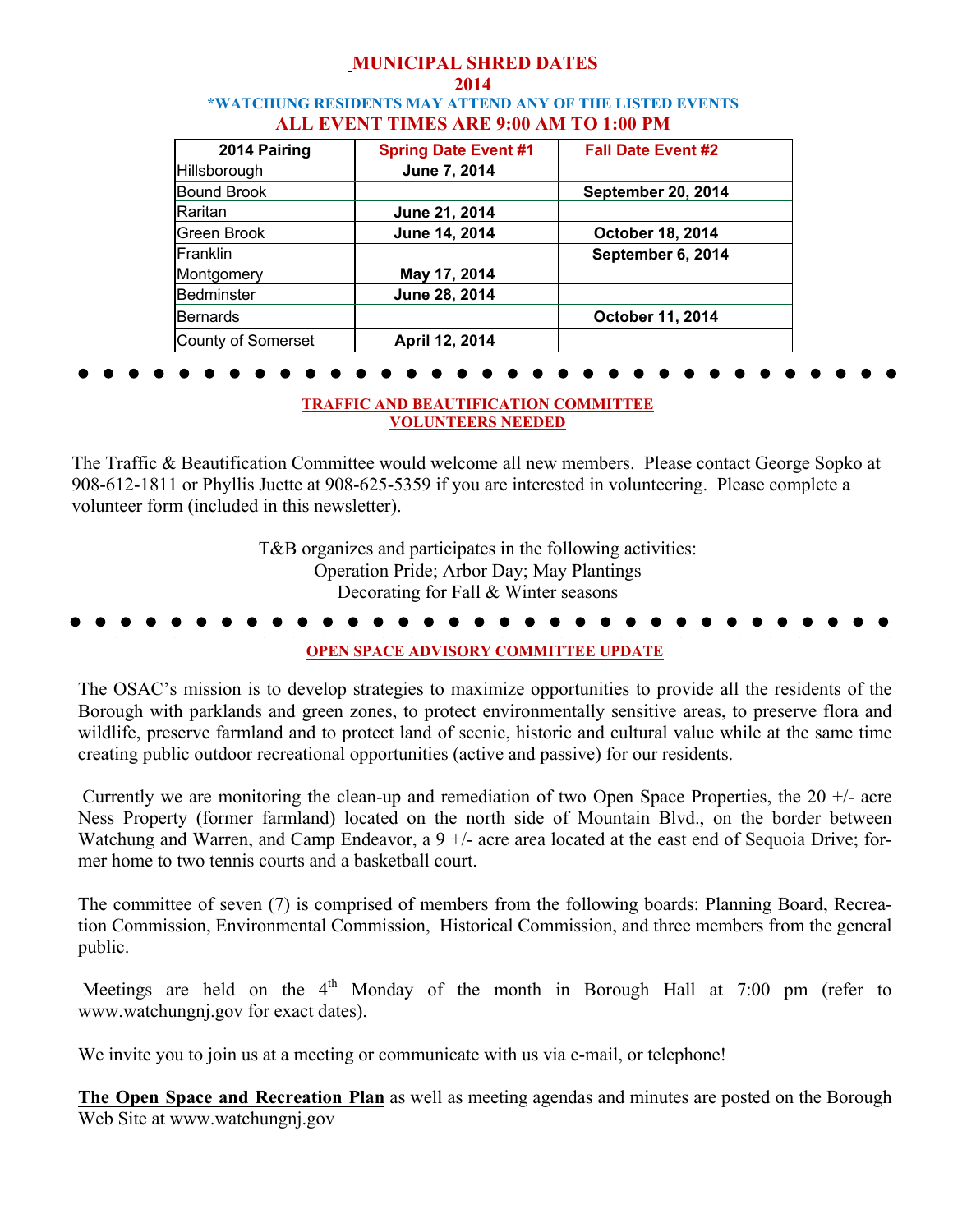## **WATCHUNG RECREATION NEWS**

2013 was an eventful year for the Recreation Commission! First, we now have a new Coordinator, longtime resident and Borough employee Linda Monetti. We are happy to announce that the newly constructed tennis courts at Mobus Field are complete and open to our residents. The Commission has partnered with Warren and Green Brook Townships to offer many new programs and trips!

Click on the Community section of our web page at www.watchungnj.gov to see details of all the programs, trips and events we are offering!

## **SAVE THE DATES**

#### *ANNUAL COMMUNITY PICNIC*

Saturday, May 17<sup>th</sup>  $(Rain Date May 18<sup>th</sup>)$ *Noon to 3:00pm Mobus Field Music, Food, Games and Amusements!* 

#### *JERRY MOBUS MEMORIAL FISHING DERBY*

Saturday, Sept. 13<sup>th</sup> (Rain Date Sept.  $14<sup>th</sup>$ ) *Trophies and Refreshments!* 

### *HARVEST FESTIVAL*

Saturday, Oct.  $25<sup>th</sup>$ ( Rain Date Oct.  $26^{th}$ ) 2:00pm – 5:00pm Mobus Field *Contests, Haystacks, Pumpkin Painting, Music, Refreshments!* 

We hope you will join the Watchung Recreation Commission for these fun activities for the entire family. These events are free for Watchung Residents!